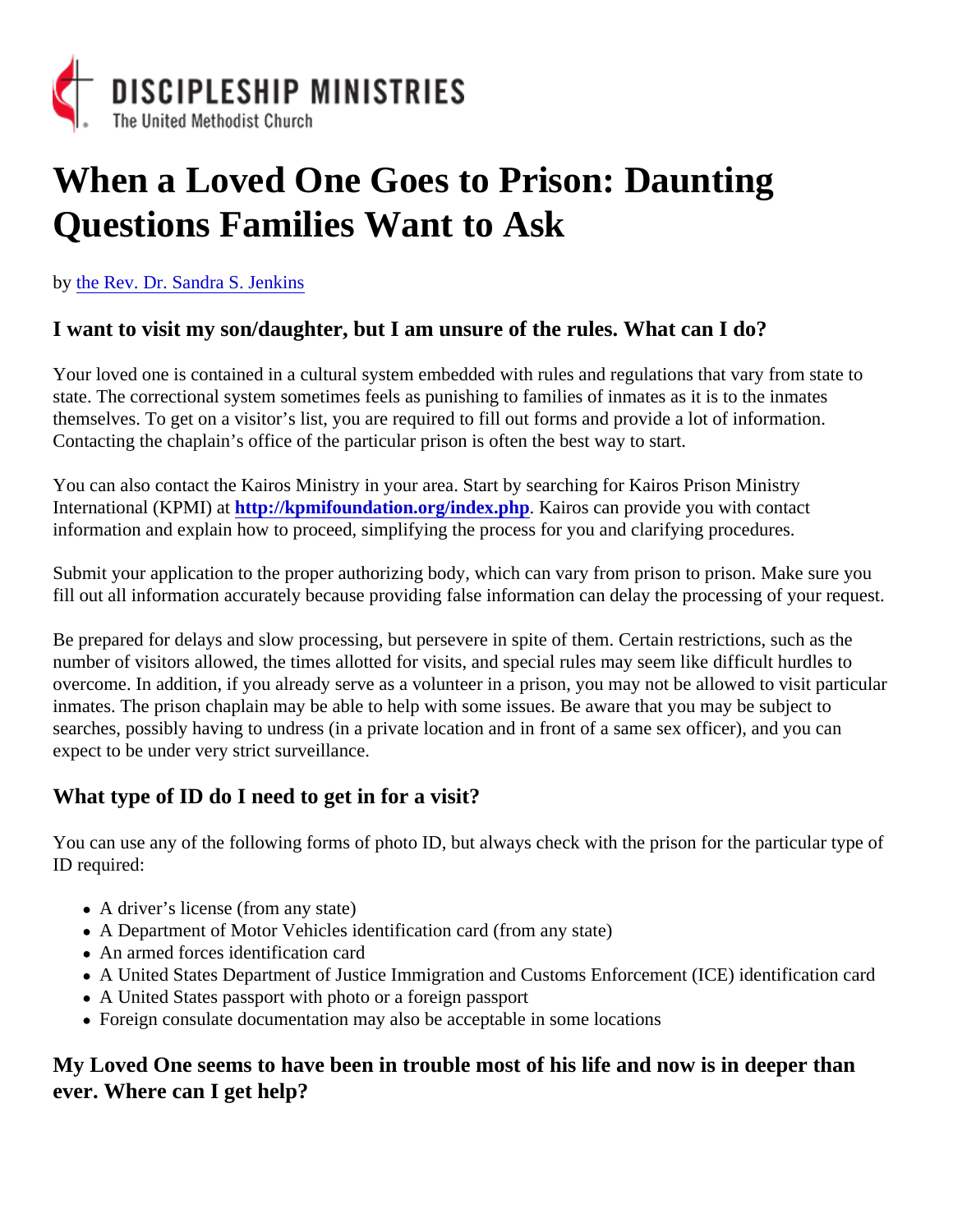Kairos Prison Ministry International (KPMI) offers various kinds of help, including retreat weekends for the family members of inmates, providing a support system for what may seem to be the bleakest moments of the lives. Ongoing support groups after these retreats and other local support groups provide opportunities to talk with others struggling with similar concerns. KPMI also offers specific supports related to your unique needs. Don't wait until you are overwhelmed before contacting them.

Local churches may be of help. Reach out to pastors, especially those who are involved in prison ministry.

Read books, articles, and other sources to understand everything you can about prison and its impact.

Attend lectures on criminal justice at universities or colleges. Talk with the professors and ask them your questions.

How can we learn prison language and better understand the prison experience?

To better understand prison language and the prison experience, read books written by former prisoners. K.C. Carceral'[s Behind a Convict's Eye](https://www.amazon.com/Behind-Convicts-Eyes-Wadsworth-Contemporary/dp/0534635172)t Kansas City, MS: Cengage Learning, 2003) clarifies the language. Ralph Reagan'[s Fallen, Felon, and Finally Faith](https://www.amazon.com/Fallen-Felon-Finally-Faith-Reagan/dp/096727916X)(NY: Miracle of 4<sup>th</sup> Street Press, 2010) shares the author's salvation experience behind bars. There are dozens more in which former inmates explain how they became involved i crime, what prison is/was like, and how they stopped returning there again and again.

Prisoner writings and devotional materials reveal the personal challenges faced by those who are affected - c "layered" - by multiple issues: family dysfunction; school failure; long-term sexual abuse; alcohol, drug, and sexual addictions; and physical violence. These writings also reveal the growth and transformation that may take place when prisoners receive effective long-term treatment and group support to Prisoneris good example. Although these tragic stories, often told in strong language, may be difficult to read, they are filled with incredible accounts of people facing and sometimes overcoming seemingly insurmountable odds. They also reflect the difference that can be made when prisoners receive appropriate care.

My loved one is being moved to a different facility, but no one will tell me where. What can I do?

During transport, information is sometimes unavailable for security reasons. Start by calling the warden's secretary at the prison your loved one is leaving or by searching online for your state's inmate locator site.

If, after a week or so, you still have no information, contact the head office of your state's Department of Corrections.

They won't let me in to see my loved one. What is going on?

During intake, your loved one may be held in a segregated area and may be ineligible for visits. The processi of inmates, which must take place before they are placed with the general population, may take time. Sometimes, during the early days of incarceration, inmates are required to earn points for visits and other privileges.

Visitors must be cleared ahead of time. If you have a police record, even just a traffic violation, your clearance may be delayed. If you have had a drug-related arrest, you may need to consult with an attorney, a local cour clerk, or the prison chaplain for assistance.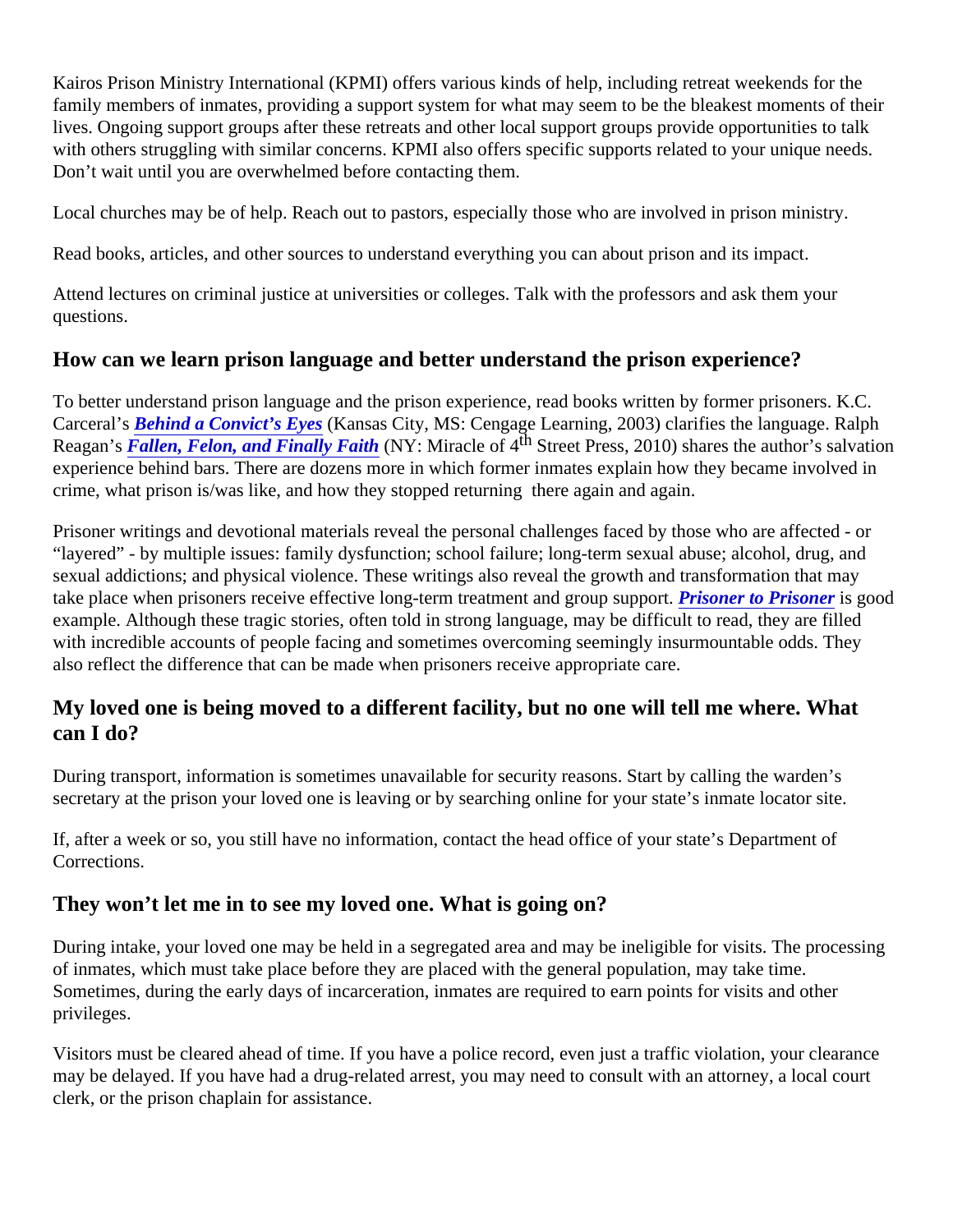Your loved one, depending on the severity of the crime and his or her classification, may not be entitled to contact visits. Non-contact visits require more processing time.

Some prisons allow conjugal visits; however, your loved one will need to earn privileges for them. To find out more, look for a visitor's handbook on the prison website or call the prison and ask how to get one.

Even if your loved one has earned sufficient privilege points for a visit, privileges may be revoked and visits curtailed because of disciplinary action.

Certain prisons allow for family visits lasting up to 40 hours or even longer. Some prisoners, such as those on Death Row, those serving life sentences, sex offenders, or those under disciplinary action may not be eligible.

Visits are sometimes prohibited if a prisoner has medical restrictions or has committed certain types of crimes. They may also be prohibited during work or school hours. During lock downs, of course, the prison does not allow anyone, including visitors, in or out. When in doubt, call the authority at the prison in charge of visitation or ask the chaplain to guide you to the right person.

Keep a patient heart. Dealing with prison policies and rhetoric can be challenging and frustrating at times, not only for you and your loved one, but for the prison staff as well.

## **General Rules for Entering Prisons**

Visitors need to follow certain restrictions and protocols, including rules about what to wear. In addition to the list below, consult the prison you plan to visit for more specifics.

Do not wear clothing that resembles what prisoners wear. Many prisons issue orange uniforms, but since colors are specific to each prison, check in the visitor's handbook (ask the chaplain if you do not already have one.) If visiting a women's prison, do not wear dresses that resemble the prisoners' muumuus.

Do not wear clothing that resembles what custodial staff wear.

Do not wear any item that will set off a metal detector and cannot be taken off, such as an underwire bra or clothing with metal buttons.

Do not wear camouflage unless your identification shows that you are active or reserve military personnel.

Dress conservatively and modestly. The following are prohibited in almost every prison across the US:

- Strapless, sheer, or transparent clothing; halter or bare midriff tops;
- Skirts, dresses, or shorts that expose more than two inches above the knee;
- Clothing that exposes the breast, genitalia, or buttocks area;
- Very tight, form-fitting attire (the definition of "very tight" may vary among officers);
- Wigs, hairpieces, extensions, or other headpieces (except for medical reasons, which must receive prior approval;
- Hats or gloves, except with prior approval or in inclement weather;
- Open toe or shower shoes.

Although everyone must clear the metal detector, children under 36 inches (typically) are not subject to the restrictions related to colors or types of clothing.